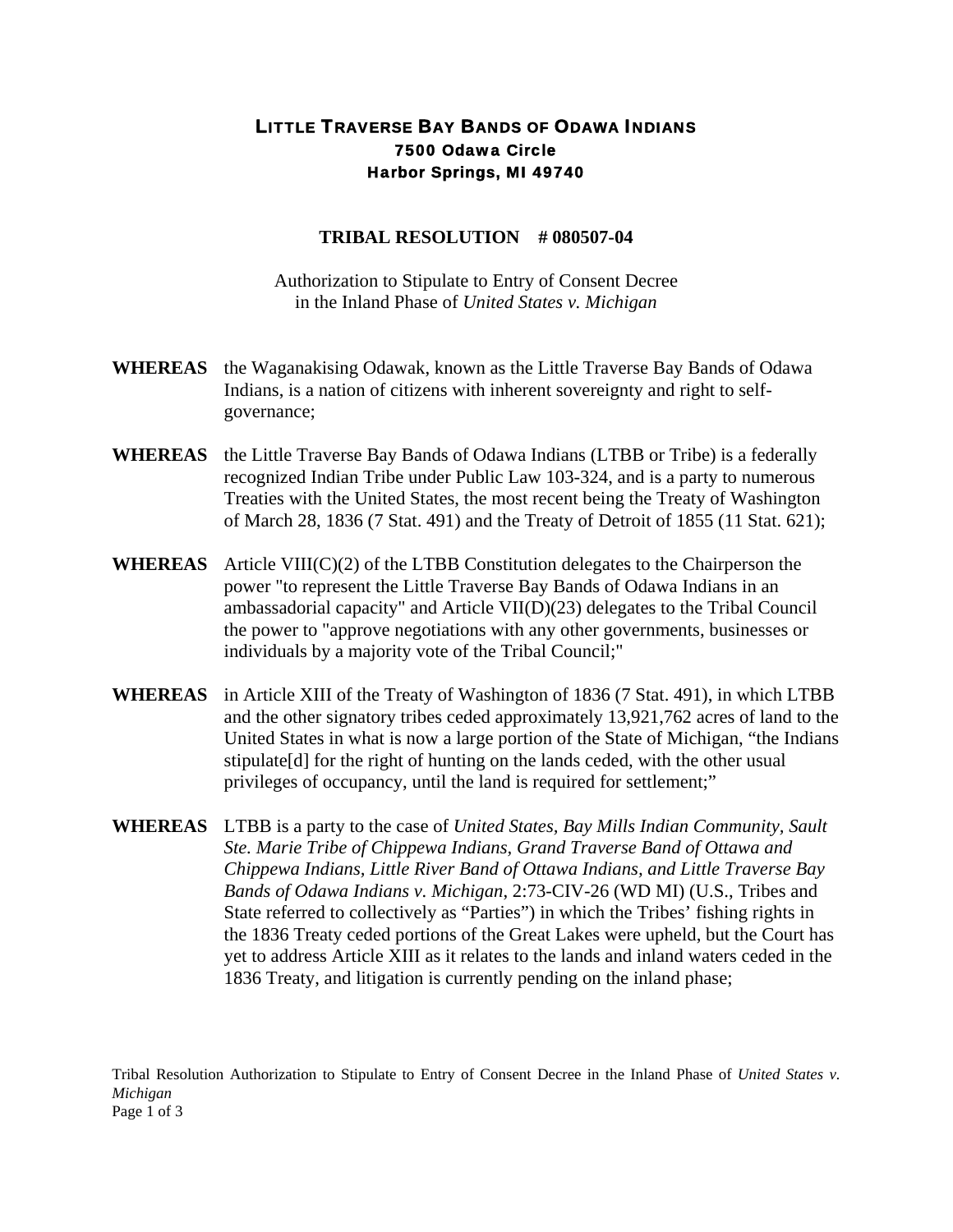- **WHEREAS** LTBB has been involved, through its Chairperson, Natural Resources Commission, Natural Resources Department and Legal Department, in negotiations with the Parties to attempt to resolve the inland phase of the case in lieu of litigation, and through those negotiations the parties developed and signed an Agreement in Principle that set out the terms and conditions of a consent decree to be entered by the Court to resolve the inland phase of the case. The LTBB Tribal Council approved the Agreement in Principle by Resolution 070906-06;
- **WHEREAS** at a status conference before the Federal Court held on October 16, 2006, all Parties stated on the record that the Agreement in Principle is a binding contract to complete the consent decree;
- **WHEREAS** through continued negotiations the Parties have developed a consent decree that is consistent with the Agreement in Principle;

**THEREFORE BE IT RESOLVED** that the Tribal Council of the Little Traverse Bay Bands of Odawa Indians approves the document as negotiated in the inland phase of *United States v. Michigan*, 2:73-CIV-26 (WD MI) titled "Consent Decree," draft included in August 5, 2007 Executive Report to Tribal Council, or as may be modified without substantially changing the content or intent, and authorizes the Tribal Chairman and/or Legal Counsel, by and on behalf of the Tribe, to execute a stipulation to enter the Consent Decree, and/or any other documents necessary to complete this process.